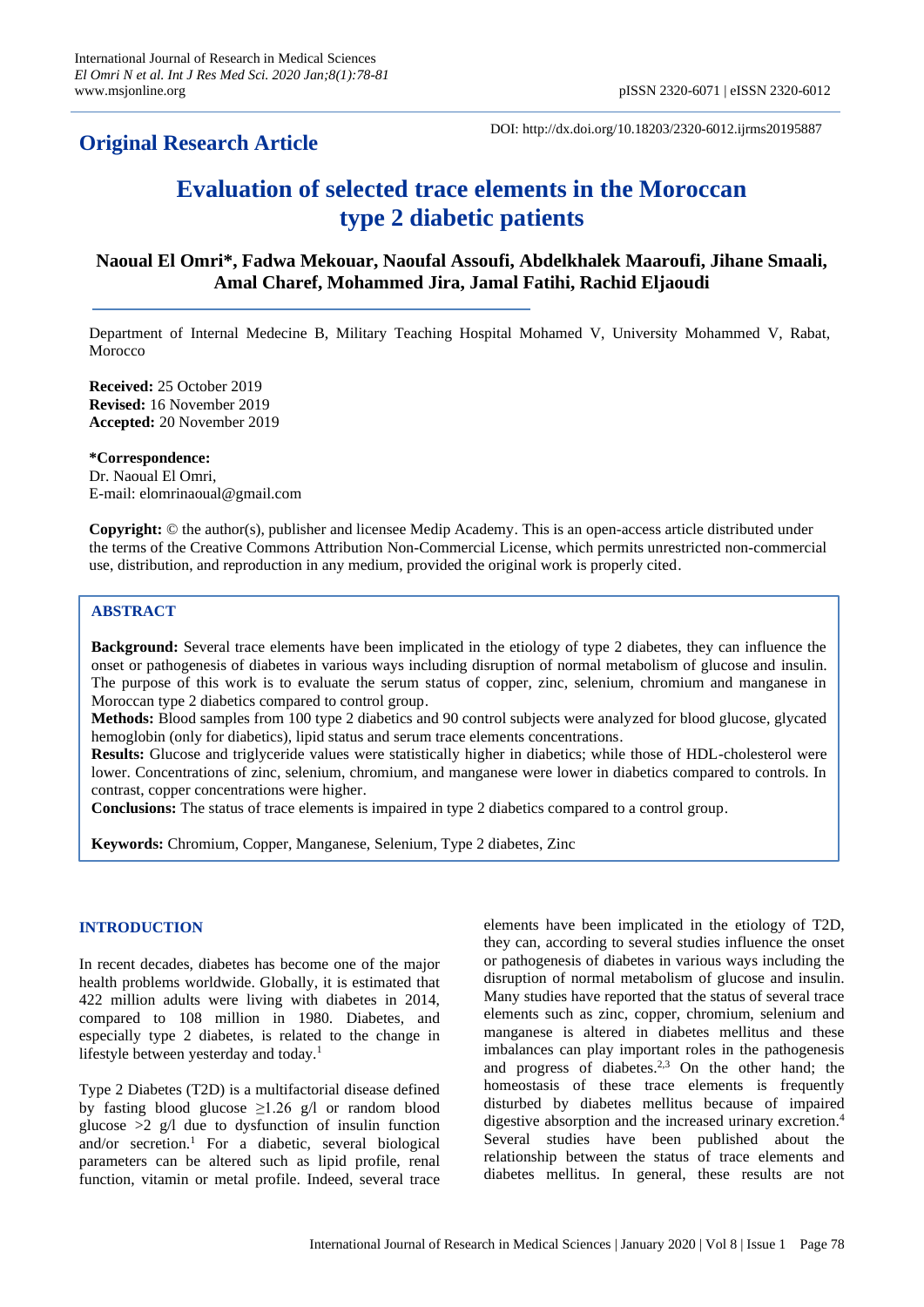consistent, this may be because of the difference in ethnics, geography, eating habits and size of sample population. However, there are few reports on the role of trace elements in the pathophysiology of diabetes in Moroccan patients. In 2017, an article was published on the assessment of oxidative stress in the Moroccan T2D; this work showed the imbalance of selected trace elements in diabetics.<sup>5</sup> Thus, the purpose of the present study is to evaluate the serum concentrations of copper (Cu), zinc (Zn), selenium (Se), chromium (Cr) and manganese (Mn) in Moroccan T2D.

### **METHODS**

This is a cross-sectional study, carried out between March and July 2019, conducted according to the principles of the Declaration of Helsinki and approved by the Ethical Committee from the Faculty of Medicine and Pharmacy in Rabat, Morocco.

This study was conducted in 100 patients with T2D who were admitted to the Department of Internal Medicine B; Mohammed V Military Teaching Hospital of Rabat, Morocco. Ninety clinically and biologically healthy volunteers were also recruited as a control group. The subjects were randomly selected, and all accepted the conditions of the study by reading and signing informed consent. All subjects participating in the study were of Moroccan origin.

#### *Inclusion criteria*

- Patients with T2D for at least 3 years, diagnosed on the basis of fasting blood glucose greater than or equal to 1.26 g/l and Glycated Hemoglobin (HbA1C) greater than or equal to 6.5%.
- Patients who accepted to participate in the study.

#### *Exclusion criteria*

- Type 1 diabetes and gestational diabetes,
- Smoking patients,
- Pregnant or lactating women,
- People receiving dietary supplements
- Patients who refused to participate in the study.

#### *Intervention/ assessment*

Blood samples, on tubes with and without anticoagulants, were taken after 12 hours of fasting for both groups. The studied parameters in the two groups were glucose, lipid balance and trace elements; whereas HbA1C has been determined only in diabetics. Glucose, total cholesterol (CT), High Density Lipoprotein (HDL) and triglycerides were determined by conventional automated methods (Cobas Integra 400 plus, Roche Diagnostics, Germany) while low density lipoproteins (LDL) were calculated using the Fried Ewald formula. HbA1C was determined by the liquid chromatographic system (D-10; BIO-RAD), according to the manufacturer's recommendations. Serum concentrations of Cr, Cu, Mn, Se and Zn were determined by atomic absorption spectroscopy (AA-7000; Shimadzu). Cu and Zn were determined by flame mode using an air-acetylene flame and external standards calibration. Cr and Mn levels were measured by graphite furnace atomic absorption after standard addition calibration while serum Se levels were measured by hydride generation- AAS (HVG-1, Shimadzu). ASC-7000 was used as an autosampler. All measurements were performed in duplicate and serum quality controls purchased from Recipe (Munich, Germany) were used during the analysis.

#### *Statistical analysis*

Depending on their normal or skewed distribution, data were expressed as Mean±Standard deviation or median and interquartile or full range. The normality of the variables was verified by the distribution parameters and the Kolmogorov Smirnov test. Comparison between variables was performed using the t-test, Wilcoxon's test, or chi-square test. Pearson or Spearman rank correlation analysis was used to evaluate the correlations between variables. All analyses were performed using SPSS 13.0 for Windows (SPSS, Inc., Chicago, IL, USA). Value of p <0.05 was considered statistically significant.

## **RESULTS**

The diabetic and control groups were similar regarding sex, age, and BMI (p>0.05). Overall the cases and the controls were in the age of 35-66 years. There were 55 females and 45 males in T2D group and 43 females and 47 males in normal. There was no significant difference found in BMI between the two groups. The median of the diabetes duration was 7 years with extremes between 3 and 12 years. The main characteristics of the studied population are summarized in (Table 1).

#### **Table 1: Characteristics of studied population (diabetic and healthy controls groups).**

| <b>Variables</b>                                                 | <b>Diabetics</b>            | <b>Controls</b> | p value |
|------------------------------------------------------------------|-----------------------------|-----------------|---------|
| Number sex M/F                                                   | 100<br>45/55                | 90<br>43/47     | 0.58    |
| Age(years)<br>$M+SD$                                             | $52.7+21.4$                 | $51.9 \pm 19.8$ | 0.48    |
| BMI(Kg/m <sup>2</sup> )<br>$M\pm SD$ disease<br>duration (years) | $24.6 \pm 1.6$<br>$7(3-12)$ | $24.1 + 3.9$    | 0.31    |

M /F: male/female; m±SD: mean±standard deviation; BMI: body mass index.

Table 2 shows that fasting values of glucose were significantly higher in T2D compared to normal subjects with an average of 7.9 $\pm$ 3.5 % for HbA1C in diabetic group. Triglyceride values were statistically higher in diabetics; while those of HDL-cholesterol were lower compared to the control group  $(p<0.001)$ .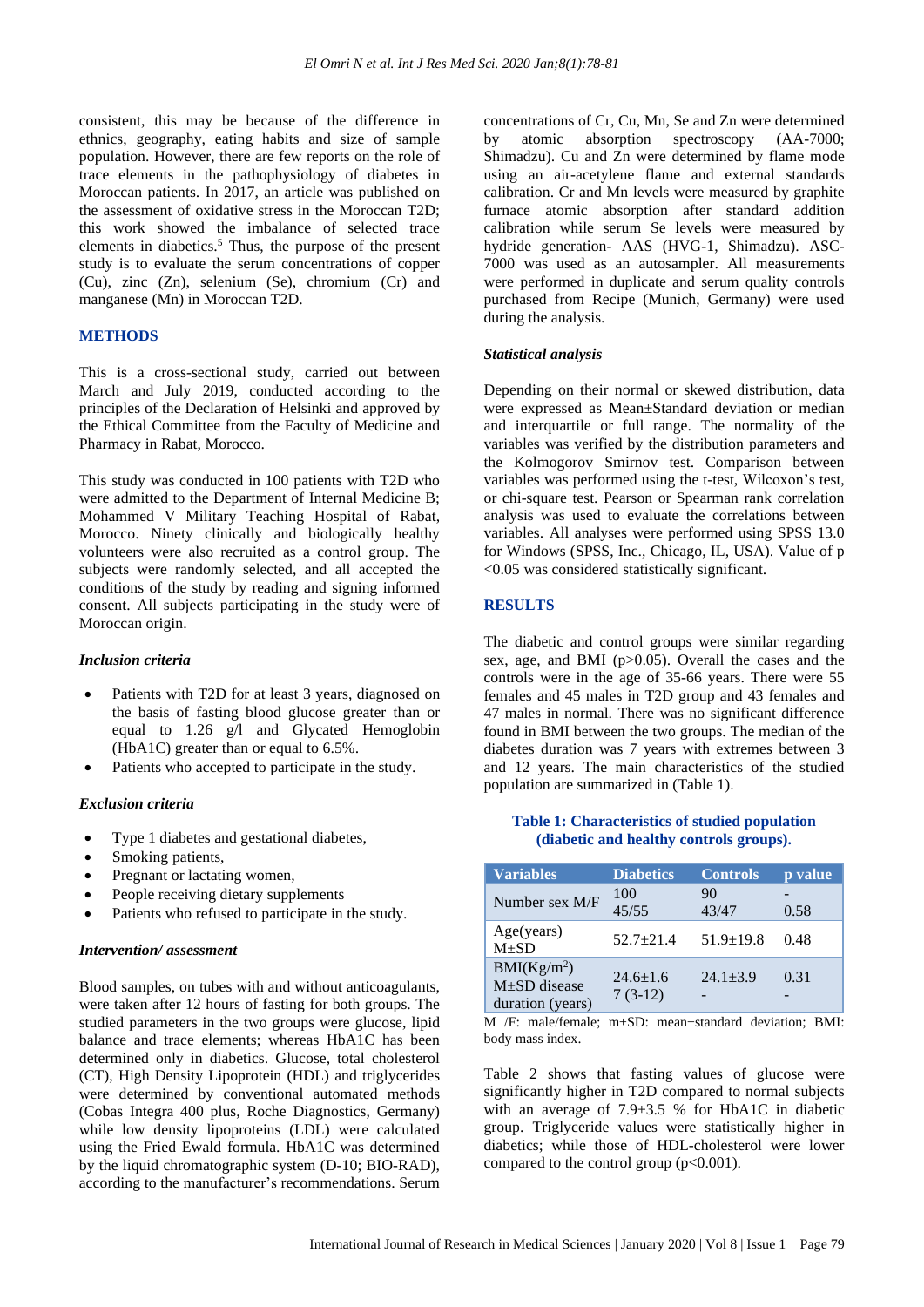In (Table 2), it was observed that there is a significant decrease  $(\leq 0.001)$  of serum Zn in diabetics in contrast to non-diabetic, also shows a decline of serum Se in diabetics as compared to non-diabetic. Similar results were observed for Cr and Mn whose serum concentrations were lower in the diabetic group. In contrast, a significant increase in serum Cu concentration was observed in the diabetic group compared to controls (p<0.001). No significant difference in concentrations of trace elements was observed between men and women.

#### **Table 2: Results of the studied parameters.**

| <b>Variables</b>           | <b>Diabetics</b> | <b>Controls</b> | p value    |
|----------------------------|------------------|-----------------|------------|
| Glycemia $(g/L)$           | $1.78 \pm 0.41$  | $0.92 \pm 0.11$ | $< 0.001*$ |
| $HbA1C$ $(\%)$             | $7.9 + 3.5$      |                 |            |
| Total cholesterol<br>(g/L) | $1.93 \pm 0.25$  | $1.78 \pm 0.26$ | 0.054      |
| Triglycerides<br>(g/L)     | $1.36 \pm 0.11$  | $0.70+0.15$     | $< 0.001*$ |
| LDL(g/L)                   | $1.38 \pm 0.26$  | $1.26 \pm 0.22$ | 0.06       |
| HDL(g/L)                   | $0.35 \pm 0.20$  | $0.56 \pm 0.12$ | $< 0.001*$ |
| $Cr (\mu g/L)$             | $0.13 \pm 0.04$  | $0.35 \pm 0.08$ | $< 0.001*$ |
| $Cu$ (mg/L)                | $1.68 \pm 0.38$  | $1.26 \pm 0.21$ | $< 0.001*$ |
| $Mn (\mu g/L)$             | $1.15 \pm 0.13$  | $2.35 \pm 0.24$ | $< 0.001*$ |
| Se $(\mu g/L)$             | $66.5 \pm 20.3$  | $95.1 \pm 18.8$ | $< 0.001*$ |
| $Zn$ (mg/L)                | $0.58 + 0.17$    | $1.18 \pm 0.21$ | $< 0.001*$ |

HbA1c: glycated hemoglobin, LDL: low density lipoprotein, HDL: high density lipoprotein

\*: Statistically significant.

Correlation studies between trace elements (Cu, Zn, Se, Cr and Mn) and other parameters (BMI, Glucose, CT, HDL, LDL, triglycerides, duration of diabetes and<br>HbA1C) have shown that serum chromium  $HbA1C$  have shown that serum concentrations were negatively correlated with the percentages of HbA1C ( $r = -0.74$ ,  $p=0.03$ ,  $n=100$ ). The other correlation studies were not significant.

## **DISCUSSION**

The presence of a trace element imbalance in diabetic patients has been reported by several studies. Some of these trace elements play a key role in the development and evolution of diabetes. In the present study evaluation of the serum status of Cu, Zn, Se, Cr and Mn in Moroccan T2D. Serum Cu concentrations were higher in diabetic group compared to controls. This result has been reported by other series.<sup>5,6</sup> The increase of serum Cu concentration in diabetics may be explained by the decrease in Cu affinity to ceruloplasmin because of its glycosylation.<sup>7</sup> However; Cu also has insulin-like activity and this deficiency of Cu may be associated with carbohydrate intolerance and insulin resistance.<sup>8,9</sup>

Compared to controls, the concentrations of Zn were significantly lower in diabetics. This agrees with the works done by other researchers.<sup>8</sup> Zn is involved in glucose metabolism; it plays a key role in the storage and the release of insulin and in the regulation of its receptor synthesis.<sup>10</sup> Low concentration of Zn in diabetic patients are explained by several authors by the fact that Zn homoeostasis is mostly affected by hyperglycaemia which results in hyperzincuria or decreased gastrointestinal absorption of Zn or even both.<sup>11</sup>

The significant lower Se level observed in this study also agreed with previous studies.<sup>12,13</sup> The relationship between Se and diabetes is very complex and not yet very clear. Low Se level has been shown to reduce insulin secretion and increase insulin resistance, thereby possibly playing a role in the development and pathogenesis of T2D. Also, Se acts as an antioxidant and peroxynitrite scavenger when incorporated into selenoprotein and can therefore play a key role in oxidative stress in diabetics. This oxidative stress which is known to be associated with the pathogenesis of diabetes mellitus.<sup>14</sup>

Results showed that serum chromium levels are lower in diabetics. Similar results have been found by other studies. Ekmekcioglu et al, reported lower plasma concentrations of Cr in diabetics.<sup>15</sup> Another study showed that plasma levels of Cr were significantly reduced in patients with T2D compared to control subjects of both sexes, but urinary levels of this element were higher in diabetic patients.<sup>2</sup> The low serum Cr concentration could be attributed to hyperglycemia and osmotic diuresis resulting from glycosuria, which increases the excretion of Cr in urine.<sup>15</sup> In addition, a negative correlation was found between Cr serum concentrations and HbA1C. These have also been reported by some studies.<sup>16</sup> Indeed: Chromium deficiency increases glucose concentration because its entry into the cell is impaired.<sup>16</sup> Some authors have even suggested Cr supplementation in diabetics that seems to improve the balance of the diseas.<sup>17</sup>

The decrease in Mn in this study supported data of Kazi et al, and Adewumi et al. $2.18$  The decrease of Mn concentration in diabetics might be as a result of the increase of its urinary excretion since some authors reported that urinary Mn excretion was higher in diabetics compared to non-diabetic controls.<sup>19</sup> An appropriate Mn levels seem to be required for development of the normal insulin synthesis and secretion ; in this context, a Mn deficiency can result in a glucose intolerance.20,21 However; published studies seem to be not conclusive respect to the role of Mn in diabetes.

Results show trace elements imbalance in diabetics patients. These trace elements are playing a key role in glucose metabolism and thus in the pathogenesis of diabetes. However, the published data are inconclusive as to the relationship between trace element status and the development and pathogenesis of diabetes. In order to better understand the role of the trace elements in diabetes, further clinical studies are required enrolling larger number of patients, analyzing several trace elements and using various biological matrices.